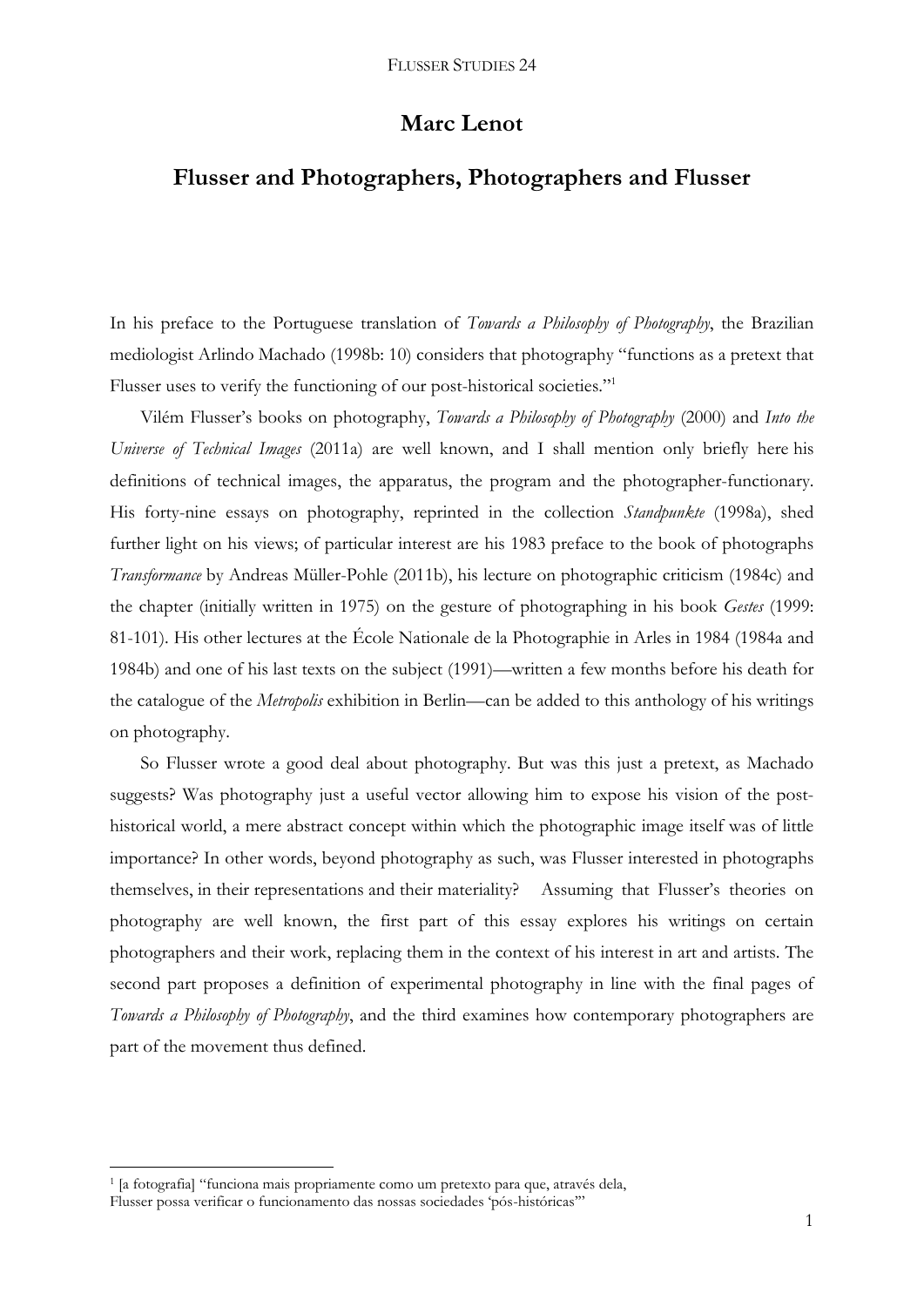### **Flusser and Photographers**

Flusser became interested in art in the 1960s in Brazil, particularly through his friendship with the artists Mira Schendel and Samson Flexor. He was a regular contributor to the American art magazine *Artforum* with a column entitled "Curie's Children," from September 1986 until the posthumous publication in the summer 1992 issue; an anthology of his columns was recently published (2017).<sup>2</sup> In 1972, he spoke at the Annual General Meeting of AICA (Association Internationale des Critiques d'Art) and—despite a boycott by many artists because of the military dictatorship—headed the Art and Communication section of the 13th São Paulo Biennale in 1973 (to which he invited the French artist Fred Forest, among others), an experience that stimulated his interest in art theory. However, his interest in art was generally expressed in the context of his work on media and communications and was never really central to his activity. German art historian Marcel René Marburger studied some 2,400 manuscripts and typescripts held in the Vilém Flusser Archives for his book *Flusser und die Kunst*: only seventy of them concern art, only 13 concern individual artists, works or exhibitions, and according to Marburger (2015), all were written from a *communicological* perspective (von Graeve): "What interests Flusser particularly about artworks are their communicative qualities, and to a lesser extent their aesthetic ones." Flusser was not a professional art critic; he simply pursued his own theoretical interests in the field of art, in particular the questioning of the apparatus.

It should be noted in passing that, unlike almost all other books on photography, those by Flusser contain no photographs in any of their editions or translations, the only exception being the cover of the latest French edition of *Towards a Philosophy of Photography* (2004) which features a reproduction of a work entitled *Les Gémelles*, by the French experimental photographer Patrick Bailly-Maître-Grand.

Almost all Flusser's art criticism concerns photographers, as is the case with the thirteen brief essays featured in the *Standpunkte* anthology (1998a). The photographers in question are (chronologically): Andreas Müller-Pohle, Herbert W. Franke, Joan Fontcuberta, Nancy Burson, Astrid Klein, Gerd Bonfert, Paolo Gioli, Boyd Webb, Lizzie Calligas, Henri Lewis, Herlinde Koelbl, Bernard Plossu and Jiri Hanke. Most of these texts first appeared in *European Photography*, 3 a journal published since 1980 by Andreas Müller-Pohle, in which Flusser was in charge of the "Reflections" section. Other texts, not reprinted in *Standpunkte*, concern Gottfried Jäger, John

<sup>2</sup> These columns are not illustrated, contain no references to artists (apart from a few words on Van Gogh and color in the final posthumous text, summer 1992, p. 243), one reference to the Mona Lisa (October 1990, p. 174) and several highly pertinent references to Lascaux. The editor Martha Schwendener made a commendable effort to illustrate the book with artworks she considered to be more or less connected to Flusser and Artforum.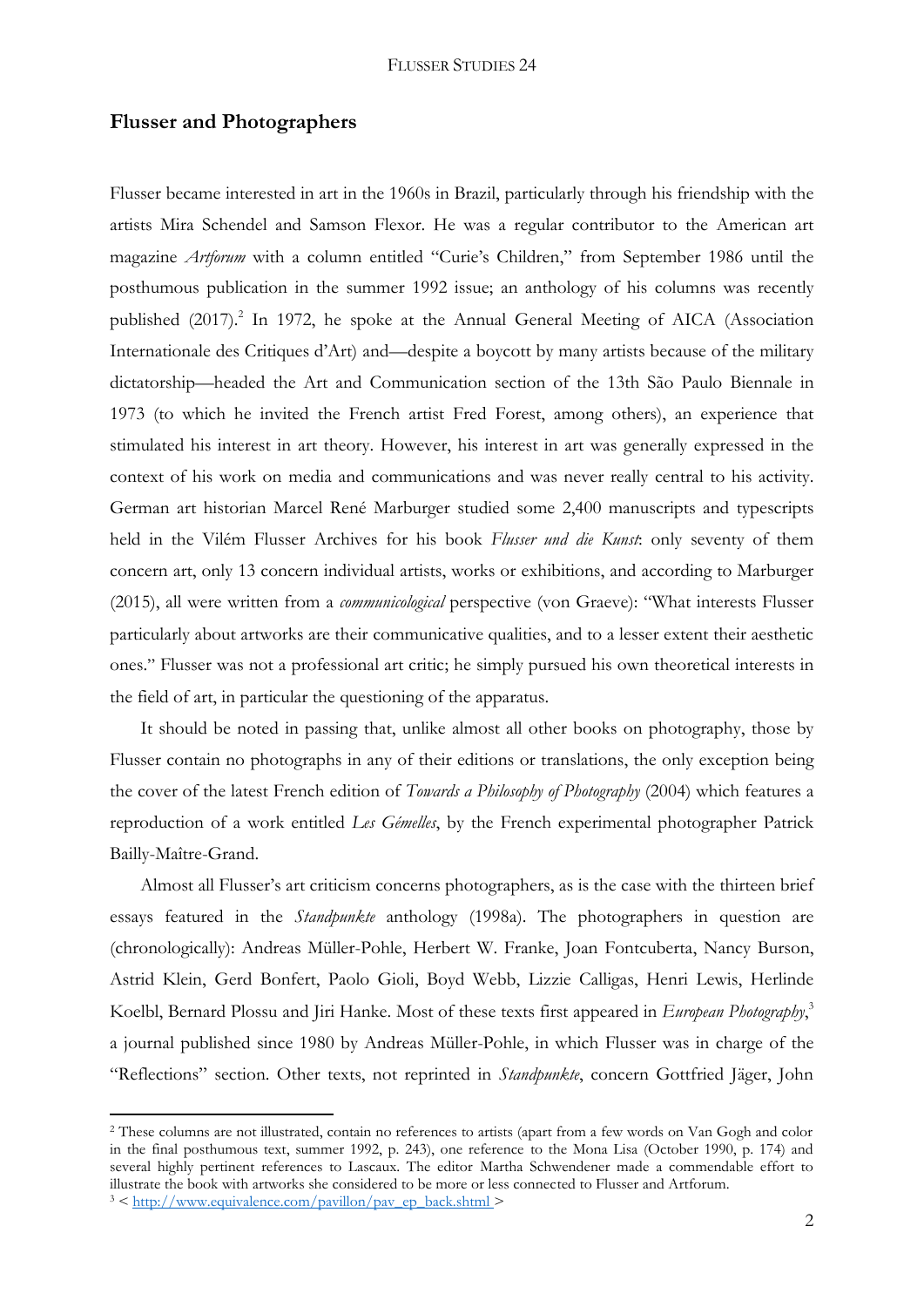Goto, Ed Sommer, Roland Gunter, Mark Berghash, and João Urban and Teresa Urban Furtado. In most of his reviews—with the notable exception of those concerning Andreas Müller-Pohle and Joan Fontcuberta, to which I shall return—Flusser takes a classical approach, adopting a spectator's point of view in relation to the photograph and the subject, as do the vast majority of critics and writers. This position seems somewhat contradictory with the fact that, in his theoretical writings, he does not content himself with the narrow viewpoint of the spectator/consumer of images; instead, seeking to redefine the critic's role (1984c), he sees the photographer as a creator who has to deal with the apparatus and must adopt a philosophical stance of critical distance with regard to the world. However, this critical approach appears in very few of his texts on specific photographers.

Only in the case of two photographers—Andreas Müller-Pohle and Joan Fontcuberta—do Flusser's critical texts resonate with his theoretical writings (though in the field of cinema, this is also the case with the filmmaker Harun Farocki). Another text that could be included concerns Paolo Gioli (1988), whose series *Autoanatomie* (**Images 5&6**) follow closely in the tradition of Flusser's research into the concept of playing against the camera; Flusser stresses Gioli's *détournement* of the Polaroid by working both with and against it, but above all he explores the conflict between a personal experience and its public disclosure.

German artist and publisher Andreas Müller-Pohle, <sup>4</sup> born in 1951, met Flusser in February 1981 at the photography symposium organized by photographer Erika Kiffl at Schloss Mickeln in Düsseldorf. Müller-Pohle's work became strongly influenced by Flusser's theories on photography; he also became Flusser's publisher and close friend. In 1983, in his introduction (2011b) to Müller-Pohle's first photography monograph, *Transformance*<sup>5</sup> (Images 1&2), Flusser was able, perhaps for the first time, to elucidate the theories in *Towards a Philosophy of Photography*<sup>6</sup> (published in the original German edition the same year) by applying them to a photographic work. Flusser begins his text by referring to the typical sequence imposed on the photographer by the apparatus: "It [the camera] dictates that the photographer first see, then act; that he first look in the camera and through it at the world, then press the button"<sup>7</sup> (Ibid: 257). Then he goes on to wonder: "What would happen if I [the photographer] didn't follow that prescribed sequence; what would happen if I acted first, and only looked after having acted? Wouldn't the

**.** 

<sup>4</sup> See his website <<http://muellerpohle.net/> >

<sup>&</sup>lt;sup>5</sup> A neologism between transformation and performance. Some of these photographs taken between 1979 and 1982, are visible online:  $\frac{\text{http://muellerpohle.net/projects/transfer} \cdot \text{anof}}{\text{and}}$ are visible online:  $\langle \frac{\text{http://muellerpohle.net/projects/transfer} \text{mance}} \rangle$  and  $\langle$ <http://www.flusserstudies.net/sites/www.flusserstudies.net/files/media/attachments/transformance.pdf> >

<sup>6</sup> Published by European Photography, a publishing house directed by the same Andreas Müller-Pohle.

<sup>7</sup> As the original text of 1983 was not paginated, the references are to its 2011 edition in the journal *Philosophy of Photography.*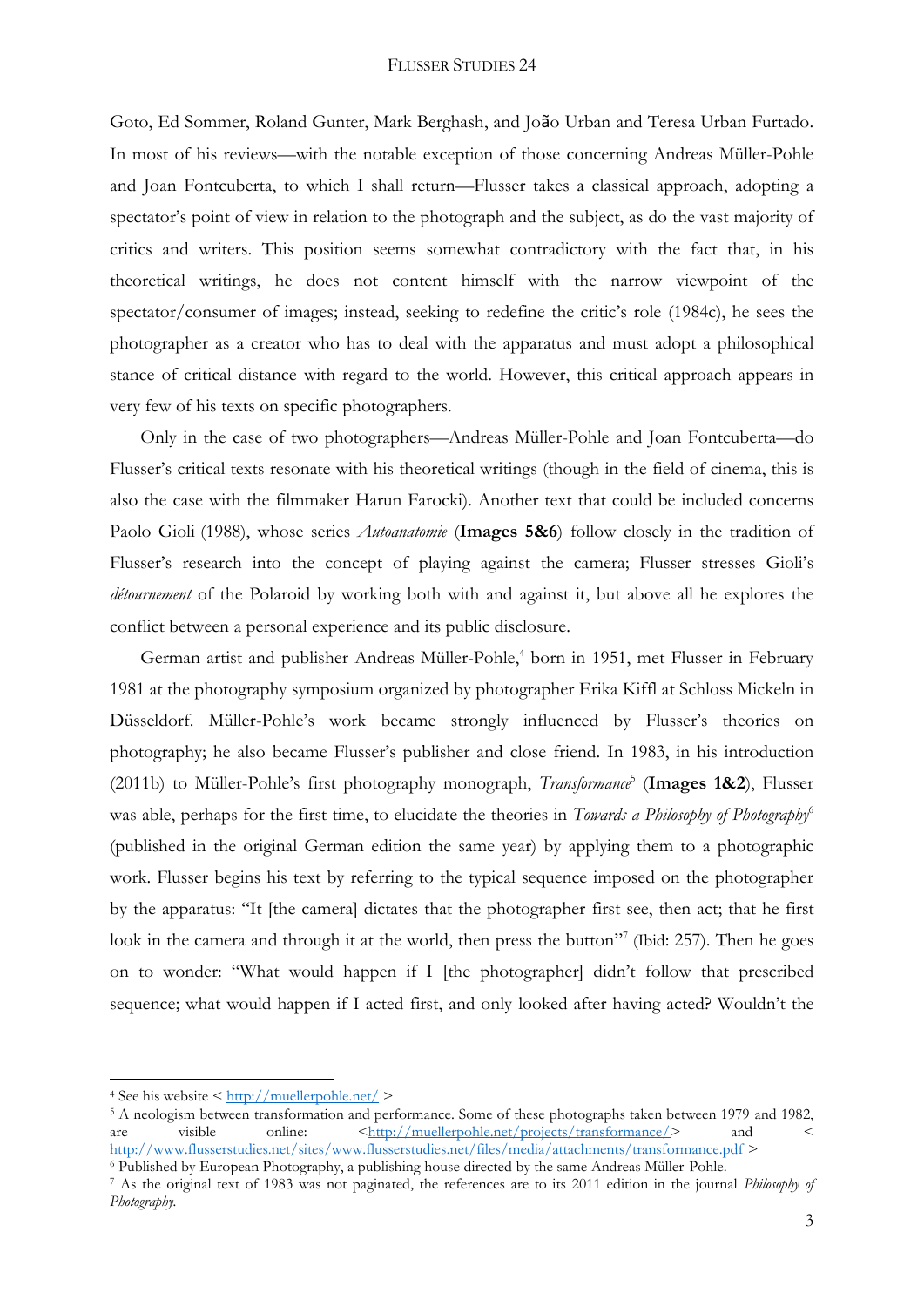resulting images be evidence that one can also photograph without following the photoprogram?" (Ibid: 258)

In principle, a photographer hesitates before pressing the button. He must decide at that very moment which specific possibility he will realize, which future he will make present, which photograph he will take. Müller-Pohle does not hesitate; he does not stop to think, but trusts to chance with no predetermined vision. He begins by "blindly" taking 10,000 photographs at random, without planning them or even looking through the viewfinder, constantly moving; he then develops them and looks at them, and only then does he select them. Photographs taken in the usual way must endeavor to be perfect as soon as they are taken, but Müller-Pohle's photographs only become real and present through his delayed viewing, his subsequent critical gaze. Normal photographs hide their artificial nature, programmed by the apparatus, and claim to represent the world objectively, but Müller-Pohle's photographs destroy this illusion: they are gestural and abstract, they allow no myth or magic and it is difficult to recognize the world through them. Rather than showing us the world, they show us the raw material of which the photographs are made, which was not visible before: the inside of the black box and the processes that occur within it, particularly time. They question the very ontology of photography and subvert the usual meaning of the word freedom, for which this deliberate happenstance is actually the breeding ground. Flusser ends his text as follows: "This book, then, opens a perspective onto what life in a world dominated by cameras and similar machines might be: a deliberate, creative informing of the accidental products of apparatus" (Ibid: 259). As an epigraph to his book, Müller-Pohle chose a sentence inspired by Man Ray: "What I can't see, I photograph. What I don't wish to photograph, I see," and in a later version, "What I don't see, I photograph. What I don't photograph, I see" (Coleman 1997). By thus dissociating viewing and photographing, he asserted himself as a practitioner investigating photography itself, from the inside.

The other photographer to whom Flusser was particularly close is the Catalan Joan Fontcuberta (born in 1955). The elements of the correspondence between Flusser and Fontcuberta in the Flusser Archives (Flusser & Fontcuberta 2012) reflect the understanding they shared from 1984 onwards, and the similarity of their ideas. They visited each other's homes, worked on shared projects and exchanged texts; Flusser asked Fontcuberta for a photographic work to illustrate one of his texts (Flusser 1998a: 291-298), and each wrote about the other's work. Both Fontcuberta and Müller-Pohle accompanied Flusser on one of the last trips he made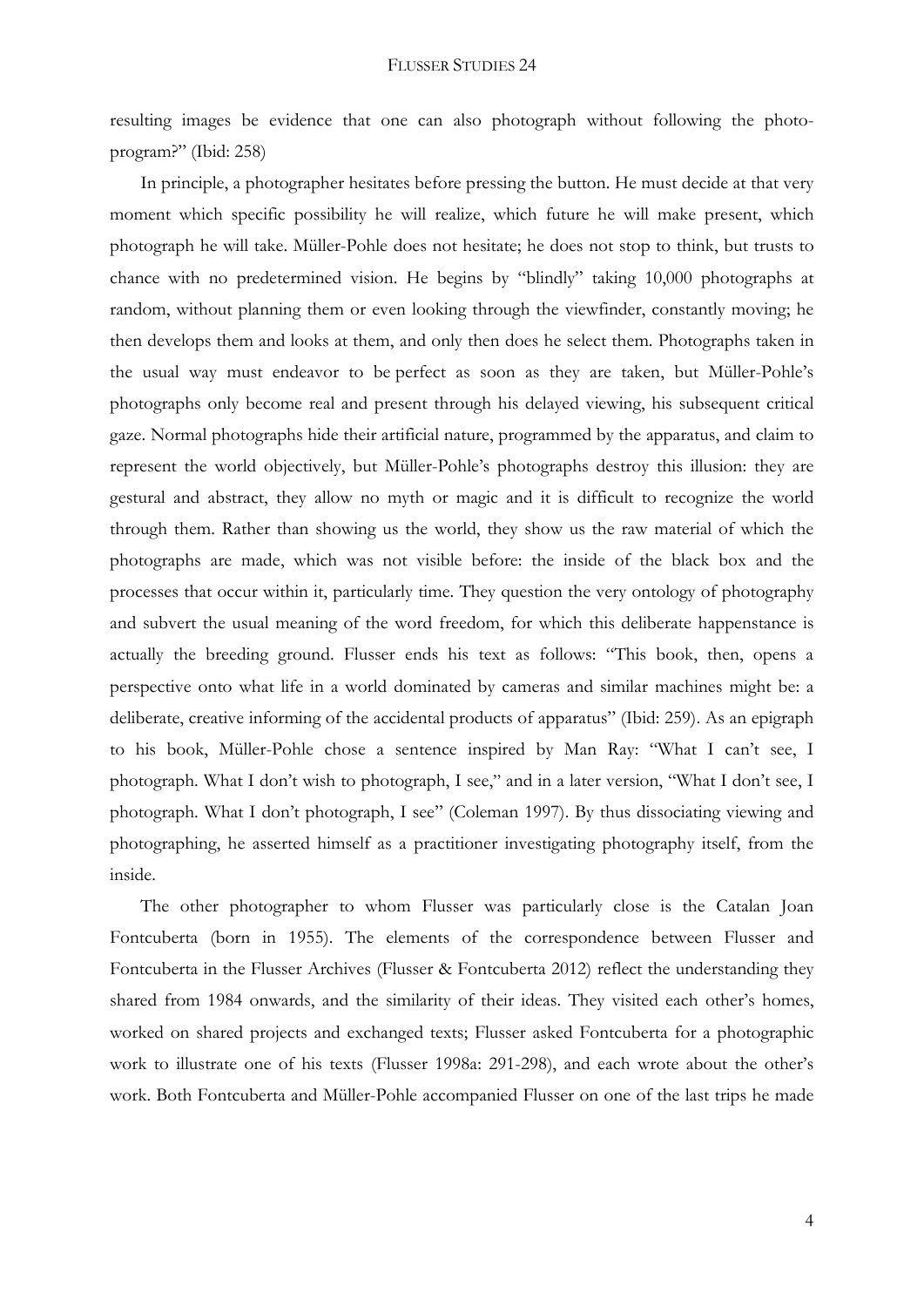before his death.<sup>8</sup> In a letter to Fontcuberta dated January 1, 1986, Flusser quoted what the Italian critic Angelo Schwarz had just said to him: that Fontcuberta was "one of the most important photographers, because [he] understand[s] what photos are about: to document something which does not exist" (Flusser & Fontcuberta 2012: 10). Flusser wrote the preface to Fontcuberta's photographic series *Herbarium* (Flusser 1998a: 113-116), featuring twenty-eight photographs of plants (**Images 3&4)** that "have not come about by a mutation of genetic information, but by a manipulation of photographic information" 9 (Ibid: 113). The photographs, which show assemblages of small pieces of scrap metal and plastic, recall the botanical studies by German photographer Karl Blossfeldt but are actually ironically perverse deceptions, manipulations that destroy the myth of photographic realism. In his preface, Flusser develops the concept of information, distinguishing between biological and photographic information, stressing the importance of chance in the production of information in both biology and photography, and emphasizing the difference brought about by the criterion of usefulness. More generally, there are three key themes in Joan Fontcuberta's photography: a questioning of veracity and the naturalism of the image through fiction and manipulation (in the *Herbarium* series, for example); a questioning of the nature of the photographic medium through experimental work; and, more recently, an exploration of the mechanisms behind the circulation of images through digital networks. In 1996-97, Fontcuberta dedicated his theoretical essay *The Kiss of Judas* (Fontcuberta 2005) to Vilém Flusser, to whom he refers four times, evoking his ideas on the apparatus, program and functionary and celebrating "the warlike gesture of refusal, the dignity in opposition to the program" (Ibid: 95); in this essay, Fontcuberta proposes a radical questioning of naturalism and the function of photography, glorifying manipulation and rebellion against the visual order. Andrea Soto Calderon and Rainer Guldin (2012) have analyzed in detail the connections between the two men and have, in particular, demonstrated the similarities between Flusser's thinking and Fontcuberta's description of his *counter-vision* in *The Kiss of Judas* (Fontcuberta 2005: 106); in very similar terms, they both urge the avant-garde photographer—the one who breaks with routines, criticizes visual intent and attacks the system's vulnerable points—to be triply subversive. Firstly, by subverting the camera's program, its internal routines with their predefined, limited ambitions, its "technological unconscious"; secondly, by subverting the ontological status of the

<sup>8</sup> In September 1991, the three men went to Israel to the third (and last) Photography Biennale, at the Mishkan Le'Omanut Museum of Art, Ein Harod. Flusser gave a lecture entitled "Photography and History," the text of which is available online:  $\langle \frac{http://flusserbrasil.com/artel31.pdf}{http://flusserbrasil.com/artel31.pdf}$ . They also went to Jerusalem and occupied Palestine, and met the Israeli experimental photographer Aïm Deüelle Lüski. According to the latter (interview with the author on October 24, 2012 < [http://photographie-experimentale.com/aim-deuelle-luski-mon-entretien-et-echange-de](http://photographie-experimentale.com/aim-deuelle-luski-mon-entretien-et-echange-de-correspondance/)[correspondance/](http://photographie-experimentale.com/aim-deuelle-luski-mon-entretien-et-echange-de-correspondance/) >), Flusser was to write a text about Lüski's photographs, but did not have time to do so before his death.

<sup>9</sup> "Sie [die Pflanzenfotos von Joan Fontcuberta] zeigen uns Pflanzenarten, die nicht aus Mutationen von genetischen Informationen, sondern aus Manipulationen von fotografischen Informationen entstanden"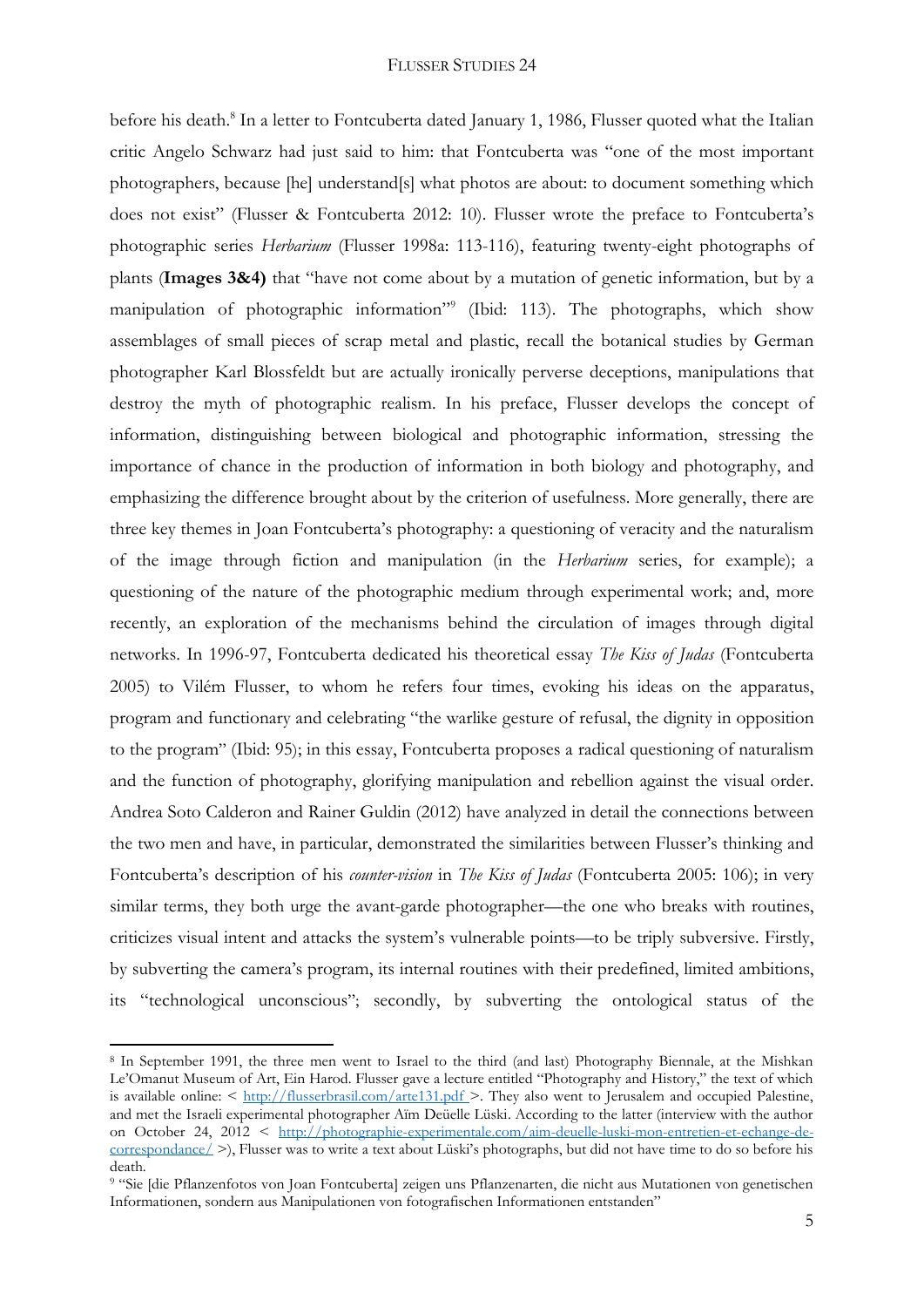photographic image (the naturalism of the image, the objectivity of photography) and of distribution platforms; finally, by challenging the usual understanding of the concept of freedom, masked by the illusions of the technocratic society, in order to go beyond the limits imposed by the program. It is also noteworthy that, when Joan Fontcuberta was artistic director of the Rencontres Internationales de la Photographie in Arles in 1996, he organized a program called *Réels, Fictions, Virtuel* as a tribute to Roland Barthes, Jorge Luis Borges and Vilém Flusser.

## **Experimental Photography**

In the last pages of *Towards a Philosophy of Photography*, having defined the apparatus and described the (numerous) photographers who respect its programs as "functionaries," Flusser notes that some photographers nonetheless resist these constraints and rebel against this automatic programming. A philosophy of photography should therefore be constructed whose task would be "to expose this struggle between human being and apparatuses in the field of photography and to reflect on the possible solution to the conflict" (Flusser 2000: 75); this would serve as an example to post-industrial society as a whole as, in Flusser's view, photography is merely an illustration of a far wider phenomenon in today's world: the domination of programs and of functionalism of all kinds (scientific, political or aesthetic).

The photographers who exercise their freedom and struggle against the apparatus are therefore, perhaps, the only ones capable of answering the question of freedom within the apparatus. Flusser uses the vocabulary of strategy and battle to describe their attitude: fighting, perverting, deceiving, scheming, deluding, contesting, tricking, transcending, subverting. In 1966, he gave a metonymic description of himself: "I am not free. I am a functionary of programs that are alien to me; I am an instrument," he wrote, going on to add, "I must rebel. Can I rebel? I believe I can" (Flusser 2013: ix). And he described these photographers in turn as *stricto sensu*, pure, true, authentic, avant-garde, experimental or even acrobatic. So what do these rebellious experimental photographers, these photographic "hackers," actually do?

They show that it is possible to intentionally deceive and dominate the program of the apparatus, no matter how obstinate, automatized and rigid it may be. They secretly introduce unforeseen human intentions into the program, thereby forcing the camera to produce the accidental, improbable, unanticipated and unpredictable, i.e. the informative (Flusser repeatedly uses the image of an inverted glove); they thereby manage to resist the outpouring of images from the apparatus. "In short: freedom is the strategy of making chance and necessity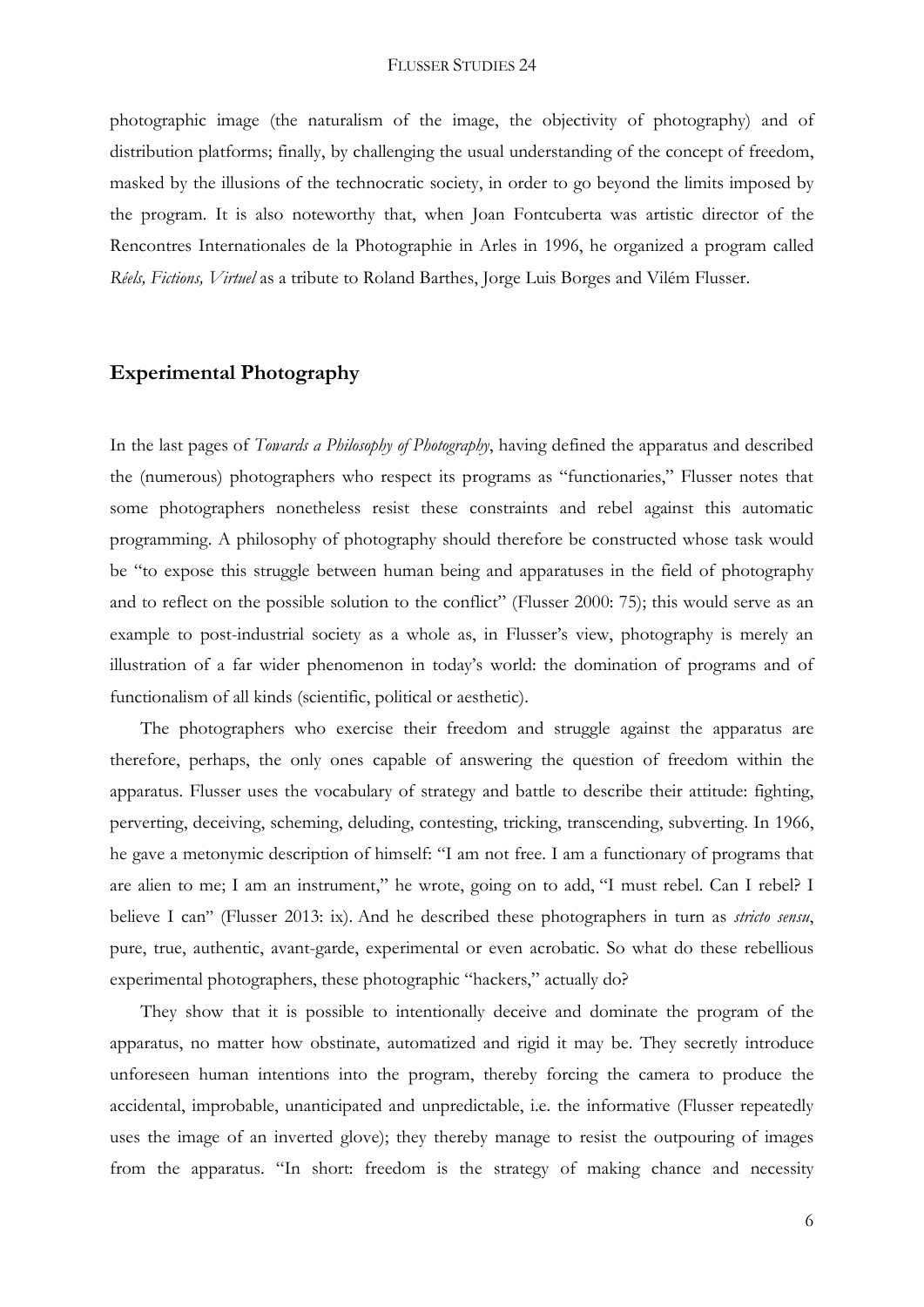subordinate to human intention. Freedom is playing against the camera<sup>"10</sup> (Flusser 2000: 80). Flusser considers photography the most appropriate field for this rebellion as, contrary to the movie camera, for example: "Of all the instruments that produce images, the camera is the only one whose potential has been fully exploited; the others still have surprises in store for their users. […] The camera has yielded all its secrets, it can even be considered senile, and many photographers evoke the imminent death of photography" (Flusser 1991: 52).

The rebellion against the camera and the program it imposes can only be carried out from the inside, by entering into what Theodor W. Adorno called the "logic of being produced" of the images themselves:<sup>11</sup> "The ability to see works of art from the inside, in their logic as things that have been produced—a union of action and reflection that neither hides behind naiveté nor hastily dissolves its concrete characteristics in a general concept—is probably the only form in which aesthetics is still possible" (Adorno 1984: 102).

Most photographers are reluctant to adopt such a rebellious approach, however, spontaneously asserting that they produce traditional images, create artworks and represent the world. And critics and historians of photography often adopt the same line of thought.

With the sole exception, according to Flusser, of "experimental" photographers: "They are conscious that *image*, *apparatus*, *program* and *information* are the basic problems that they have to come to terms with. They are in fact consciously attempting to create unpredictable information—i.e. to release themselves from the camera, and to place within the image something that is not in its program. They know that they are playing against the camera. Yet even they are not conscious of the consequence of their practice: they are not aware that they are attempting to address the question of freedom in the context of apparatus in general" (Flusser 2000:81; italics in the original text).

In Flusser's view, the experimental photographer does not aim to document the world, but to give it a new meaning: "He is not really interested in the world outside but in hidden camera virtualities which he is trying to discover" (Flusser 1984a: 4). What matters is to distance oneself from the representation of the world as reality, to turn one's attention to the mechanics of photography, its very essence, perceived through the "hidden virtualities" of the apparatus. Flusser often waxed lyrical about the perspective of freedom that could be opened by this new photographic approach; in one fervent passage with libertarian overtones, he forecast the way in which society would free itself from the totalitarianism of the apparatus: "In this sense it is not

**.** 

<sup>10</sup> The reference to chance and necessity is clearly an allusion to Jacques Monod's book *Chance and Necessity* (*Le hasard et la nécessité*, Paris, Seuil, 1970); Flusser had a German translation of this work in his travel library and referred to it several times.

<sup>11</sup> "Logik des Produziertseins." This idea appears in the afterword to Flusser's book by von Amelunxen (2000: 92). I am grateful to Professor von Amelunxen for his explanation in response to my email of March 22, 2010 and for providing the reference to the quote from Adorno.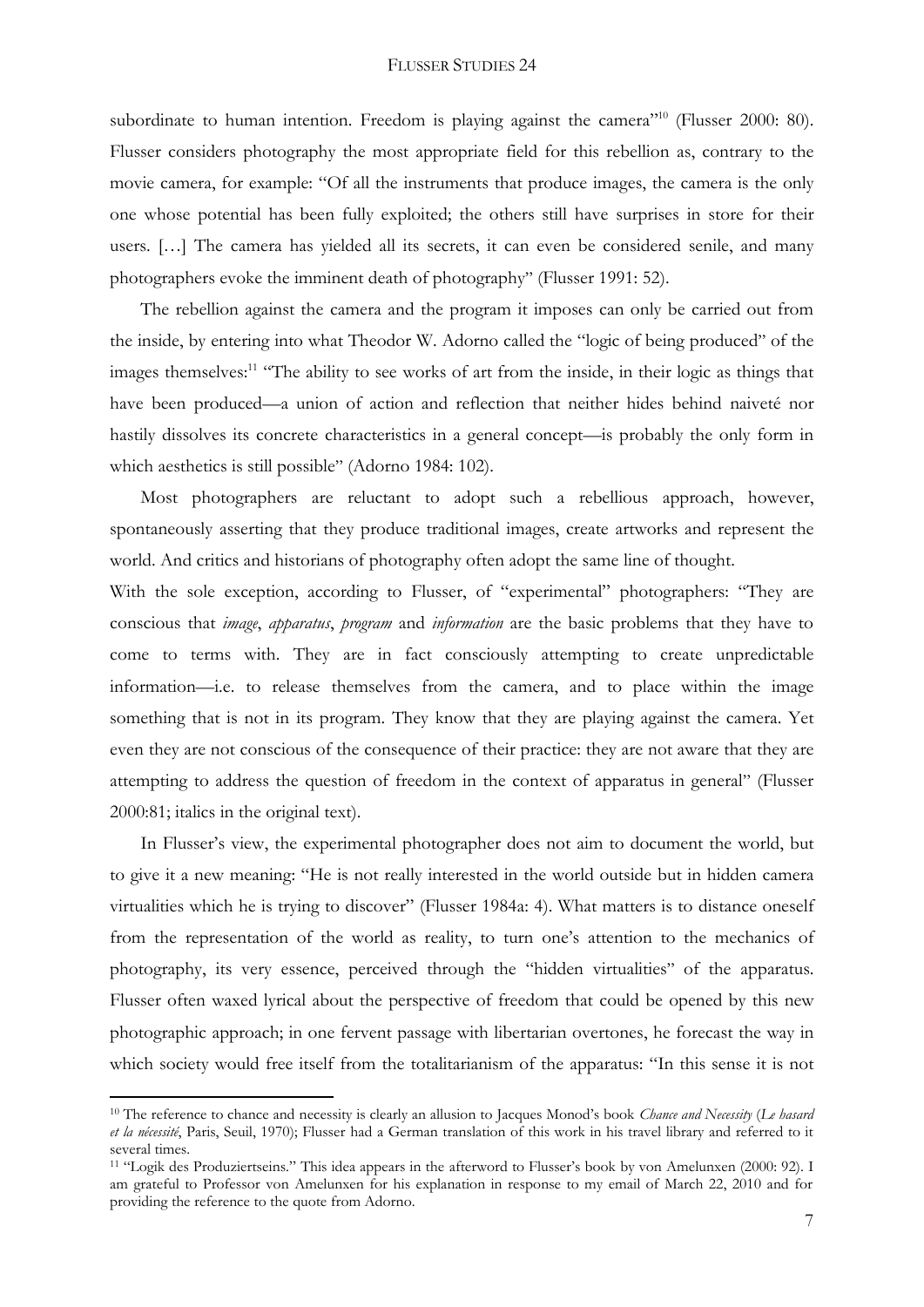exaggeration to say that the true photographer is one engaged in opening a space for human freedom within a context which is ever more automated. And that each photo produced in such an engagement is a window within our photo universe open toward freedom" (Flusser 1984b: 6).

Flusser saw photography as the terrain of an avant-garde battle that might then spread to all the political, economic and social apparatus, "the only form of revolution left open to us"<sup>12</sup> (Flusser 2000: 82).

So what is "experimental" photography? As we have already seen, Flusser wrote few reviews of photographic works, so there are few examples to elucidate his thinking. But some of his theoretical writings provide more concrete evidence of precisely what he meant by "experimental" or "rebellious" photography, further to the above-mentioned ideas. In his 1975 text on the gesture of photographing, Flusser evokes the potentiality of a "photographic mirror," adding that he does not know what kind of camera could technically achieve this; he says that reflection could be "a mirror for looking at ourselves as we make decisions" (Flusser 1999: 99). He then imagines a camera with which the photographer would see himself photographing, would draw himself into the situation. The view made possible by this type of metaphorical apparatus: "[…] does not show the photographer to be a passive object... It mirrors an active subject (the goal of some philosophies). Such mirrors must—should they exist—permit monitoring not only of the photographer but also of the gesture of photographing itself. Selfcontrol is another form of freedom." (Ibid)

This search for the photographic mirror recalls contemporary photographers such as Jean-François Lecourt, who shoot a gun or bow at a *camera obscura* (a pinhole camera with no lens) or at a camera with a closed lens (**Image 7**), thereby creating a perforation through which light can enter; the photographic film or sensitive paper is then printed with the image facing the opening—that of the artist in the process of shooting. The image that appears when the film is developed shows the crack caused by the bullet, but in the case of the pinhole camera, the sensitive paper itself is pierced by the bullet and the trace is visible on the paper. According to art historian Didier Semin, "The subject of the image is nothing other than the way in which it was made—it could almost be said that the photograph is its own subject" (Semin 1986: 23). This is the reflection of the photographic gesture to which Flusser alludes.

Flusser gives another indication in his final text on photography (written shortly before his death), perhaps after his discovery of the photograms created by German artist Floris Neusüss. In this text, Flusser refers to images made without a camera; this could refer to photograms among other things, but he does not clarify further. According to Flusser, such images transcend the apparatus, and differ from technical images and images from the past: "Those who produce

<sup>12</sup> The last sentence in the book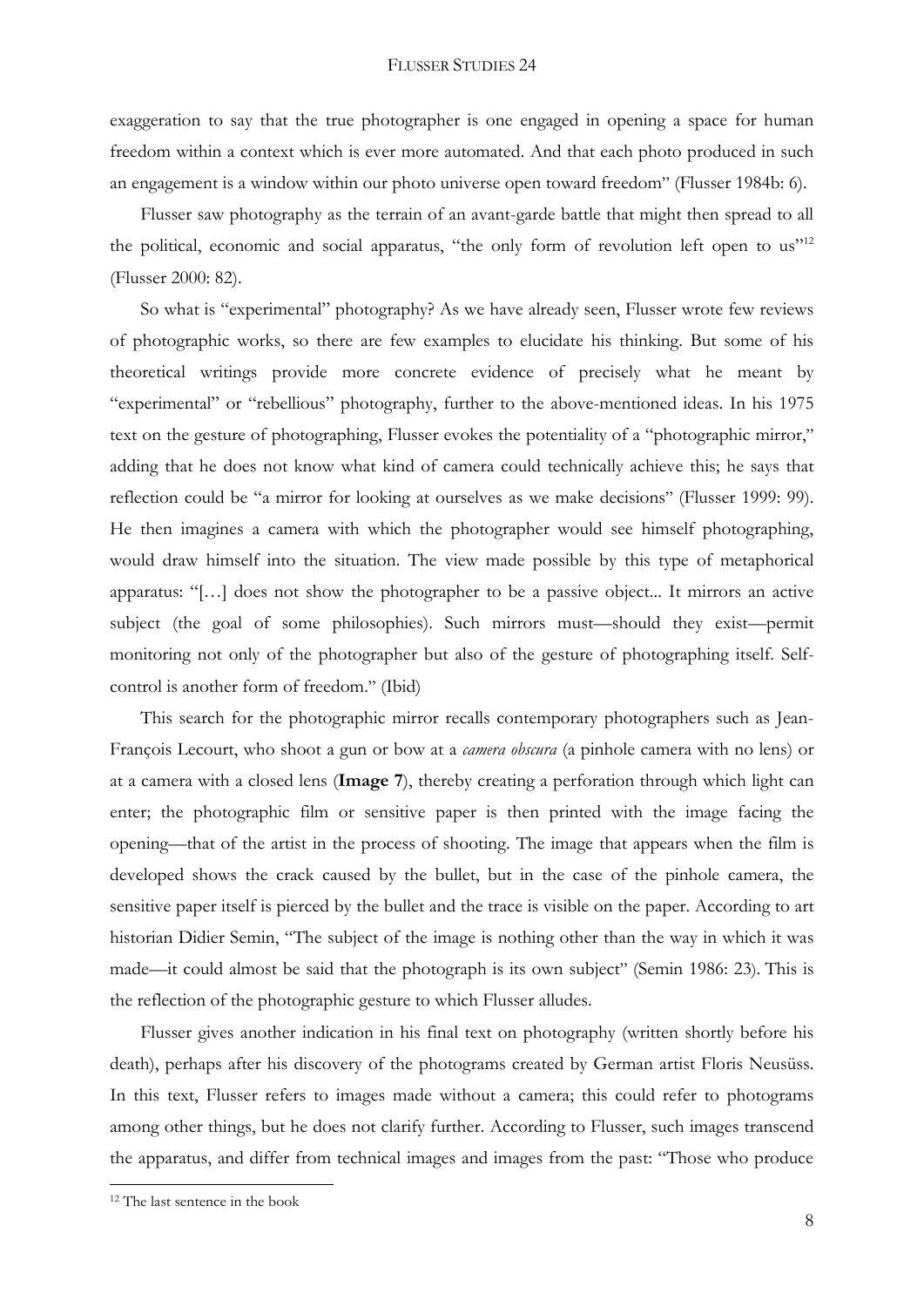images without cameras are in search of voids left vacant until now by the apparatus; they are looking for something that the latter are incapable of producing. It is therefore mistaken (and injurious to those who make them) to consider their images as extra links in an age-old chain. This chain was broken by the invention of photography…" (Flusser 1991: 53)

Their difference from technical images stems from the fact that photograms denounce the limits of apparatus but, having done away with it, they do not force the camera to do anything it was not programmed to do. Although to my knowledge Flusser did not develop this premise elsewhere, this brief text opens some interesting perspectives on the nature of images made without a camera.

While bearing in mind that other definitions are possible, at this point we can propose the following tentative definition of experimental photography: "A deliberate act of critical rejection of the rules of the apparatus of photographic production, whereby the photographer calls into question one or more established parameters of the photographic process" (Lenot 2017: 202).

As indicated in the introduction to this book, which I am reproducing here (Lenot 2017: 15- 20), my research was prompted by the realization that experimental photography was missing from the history of photography: "Originally, almost all the historians and critics of this medium, and the philosophers who have written about it, have contented themselves with a very limited definition of photography, implying that it should necessarily represent the photographic object and be obtained exclusively by means of a negative/positive technique, yet without clarifying or analyzing the reasons for their restrictive choices. But this definition, which has framed all photographic theory, has prevented the emergence of a reflection on a form of photography that would stand out from it—an experimental photography.

Admittedly, some authors [including Jean-Claude Lemagny, Michel Poivert and James Elkins] turn their attention beyond representation: they refer to photography in search of internal coherence, photography anxious about itself, the pleasure of trial and test, the taste for uncertainty of form. They note the existence of images that do not necessarily represent something, that can be considered abstract, that are, in a sense, useless within the logic of representation. Their chief concern is the photographic object itself, its materiality rather than its representativeness. In their view, some photographs that are no longer representations according to the established norms, that "go beyond the operation of shooting to work on substance, space, object or action" (Poivert 2015: 103-104), may appear to be enigmas or visual oddities but are photographs nonetheless because of the action of light on a photosensitive surface. However, few photographers attempt to explore these new fields, to approach the possibilities of experimental photography.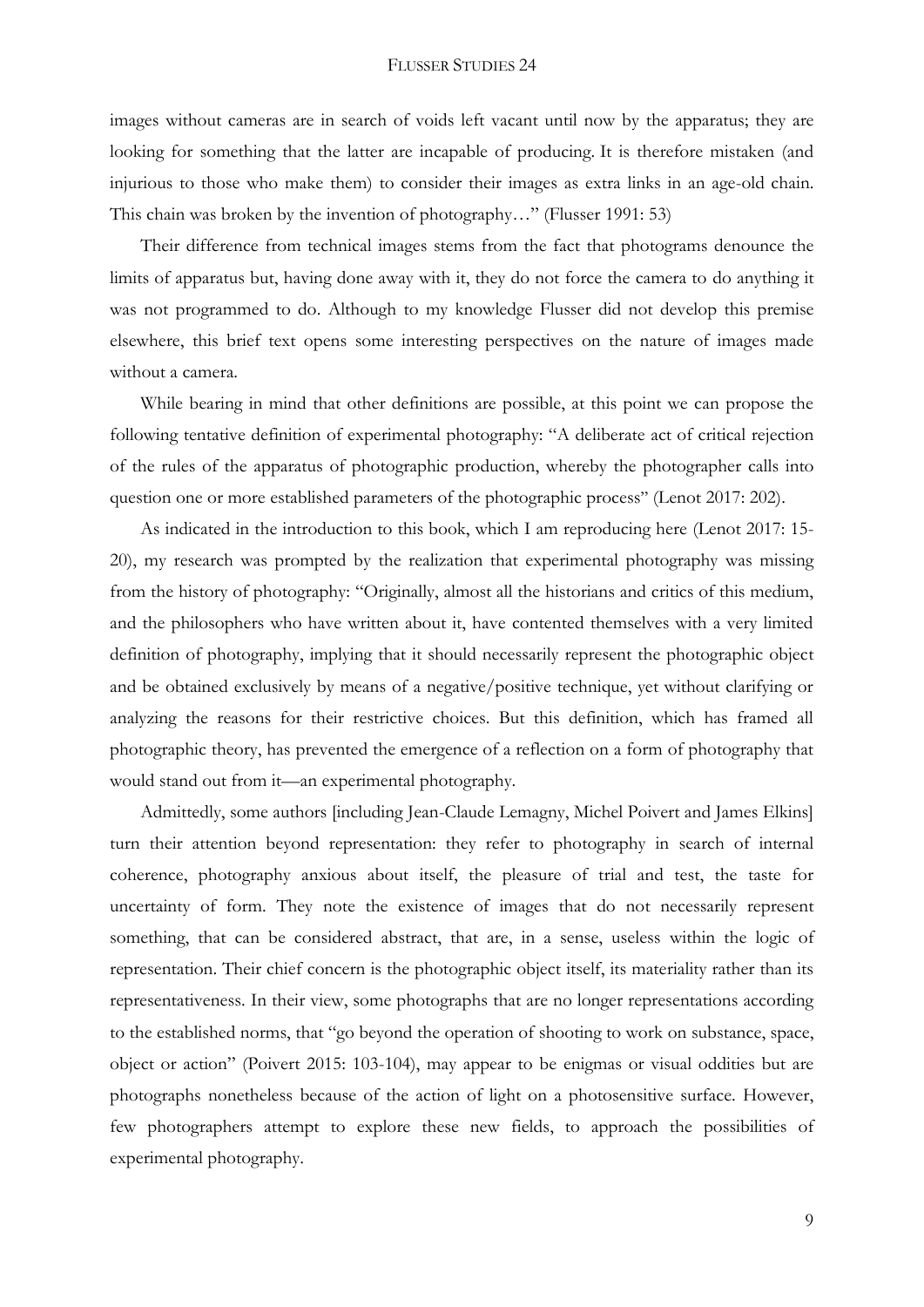This book was inspired by my frustration with this lack: I could find no explanation of the concept of experimental photography. It was missing from dictionaries and from the indexes of books on the history of photography, and research in specialist databases was almost fruitless. Any vague mention of it usually referred to technical explanations, to the trial and error of early photography or the oddities of such and such a method. As there is a wealth of literature on other experimental arts, this conceptual void and historical gap were rather surprising. There is clearly an experimental dimension to the work of many contemporary photographers, with original research or methods that do not fully comply with a certain photographic orthodoxy. But no existing explanation, definition or conceptualization allows us to group these various practices together to provide a coherent, if not unified, view.

Nor can such a definition be found in the theoretical literature on photography, which tends to focus on photography as representation; very few authors are interested in photography as a system, a set of rules, an ontology.

The essay *Towards a Philosophy of Photography* by Vilém Flusser—an author as unacknowledged [in France] as experimental photography—introduces the possibility of a common framework for the work of all these supposedly experimental photographers […].

The goal of my research, therefore, was to propose a definition of contemporary experimental photography and to illustrate this trend, situating it historically and analyzing the work produced since 1970 by about a hundred mostly European and American photographers (I was unfortunately unable to include photographers living in Japan). It led to a dissertation, supervised by Michel Poivert and defended in June 2016 at the Université Paris-1-Panthéon-Sorbonne. It also led to this book, which features a theoretical reflection on photography, a study of the work of photographers who play against the apparatus—playing with it, disregarding it, doing away with it, foiling it—and reproductions of over fifty works.

The context of my research was a questioning of the basic premises of photography. In recent years, museums and teaching institutions have begun to question the very definition of photography […]. Their approaches tend to be confined within the boundaries of a rather classical theory of photography, with no overly radical questioning; nonetheless, they reflect a keen interest in a more ontological definition of photography. Where does this interest come from? Why are French and American—but also Italian, Spanish, British, and Czech—curators and authors exploring photography in a concomitant, but not necessarily coordinated, way?

The fact that contemporary experimental photography coincides with the decline of the analog medium poses the broader question of how and why the obsolescence of a medium can prompt transgression of its historic rules. The meaning and influence of the rules concerning the programs of the former (analog) medium are diminished by the success of the new (digital)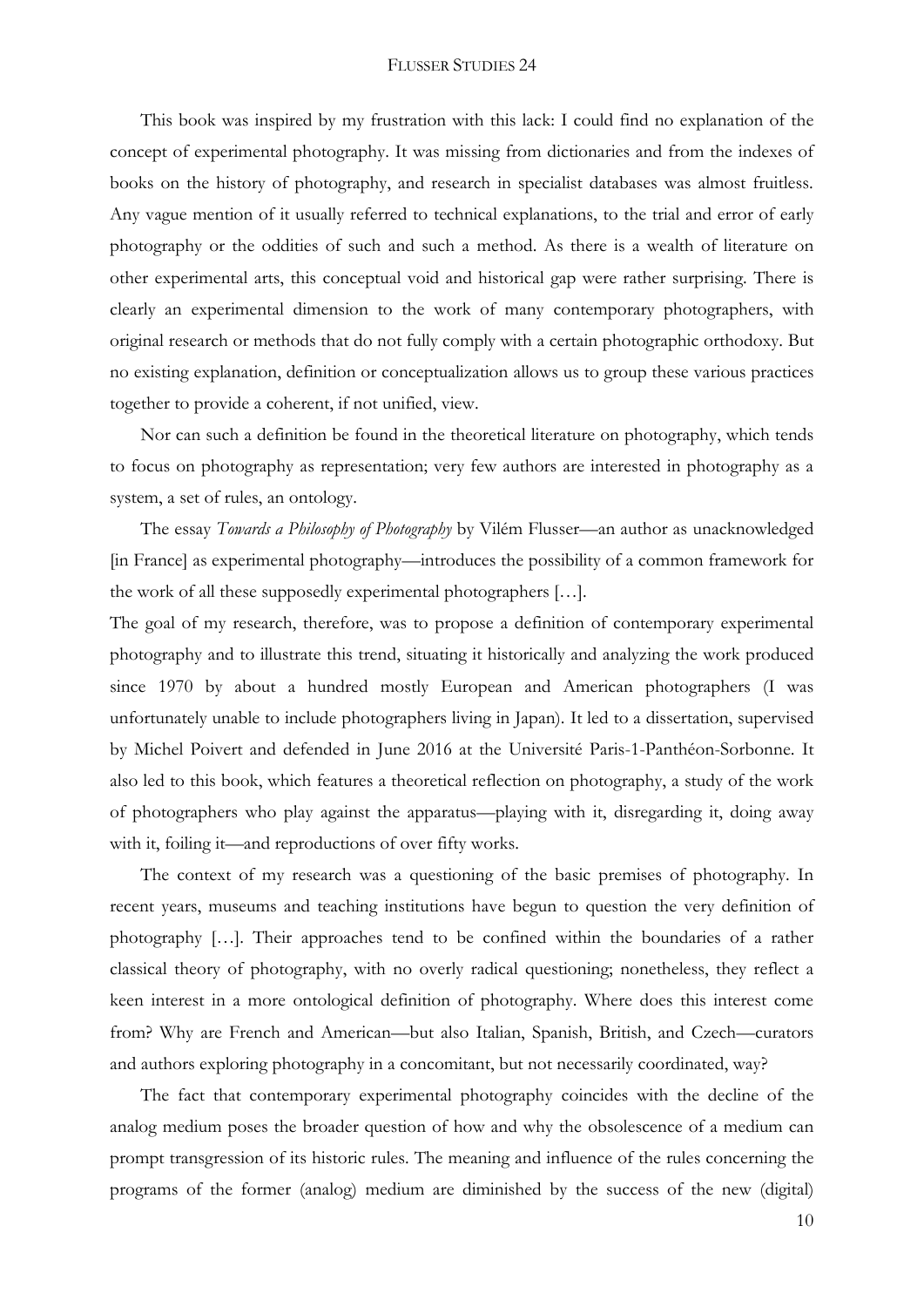medium, exposing them to subversive modifications. I see an analogy here with the evolution of painting in the late nineteenth century, when [the French painter] Maurice Denis suggested his daring aphorism, "It should be remembered that a painting—before being a war horse, a nude woman or an anecdote—is essentially a flat surface covered with colors arranged in a certain order."

At the same time, photography was becoming available to a wider audience and more accessible as a tool: technical progress made it possible to reduce exposure time and produce instantaneous photographs; inexpensive, easy-to-use cameras came on the market; and Kodak invented the slogan "You press the button, we do the rest." In a sense, painting was relieved of its traditional task of faithfully representing reality; rather than devoting itself exclusively to the subject, it was now free to explore pictorial material, form and color with no concern for representation, and could thereby evolve toward impressionism, pointillism, cubism and abstraction: "Freed by photography from the drudgery of faithful representation, painting could pursue a higher task: abstraction." (Sontag 2008: 200)

Similarly, the development of digital photography in the late twentieth century freed analog photography from its role of representing the real, allowing it to refocus on the photographic material, and thus on its essence. Admittedly, just as figurative paintings continued to be produced after the advent of abstraction, there are still analog photographs that represent subjects in the traditional way; in both cases, there was a fundamental evolution rather than an absolute, radical break."

## **(Experimental) Photographers and Flusser**

So experimental photography is firstly an attitude of rejection and transgression of established norms and predefined discipline; it thus constitutes a critique of the established system of photography. As the poet Olivier Domerg wrote with reference to French experimental photographer Denis Bernard, it is a question of "freeing oneself from fashions and molds, from standardization, from commercial control and the uniformity imposed by schools, formats and machines" (Domerg 2010: 182), and of exploring all possible avenues. In a sense, this criterion is the essence of experimental photography, whether it results from a highly articulated or more implicit attitude on the photographer's part.

This definition can be summarized with an expression coined by Flusser: "playing against the camera." He uses it in his definition of experimental photographers at the end of *Towards a Philosophy of Photography*; often quoted by his commentators and critics, it is considered one of his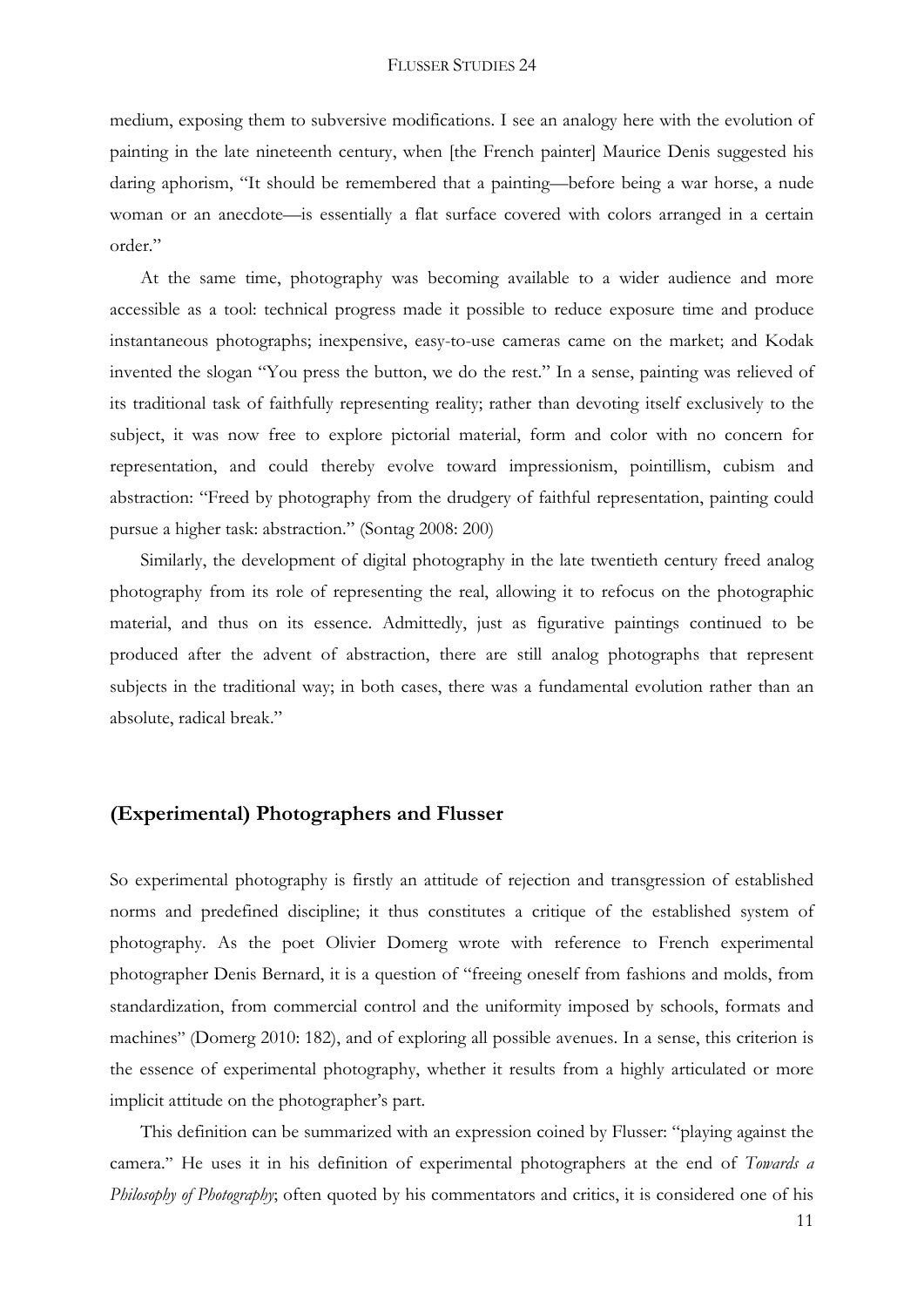most significant expressions—by Gottfried Jäger, for example: "For this reason his intellectual legacy is: 'freedom is playing against the camera''<sup>13</sup> (Jäger 2001: 8). The notion of playing comes first; this playful dimension, an important aspect of his definition, may have been a consequence of the nomadic life led by Flusser, who fled the Nazi dictatorship in Czechoslovakia then the military one in Brazil, and was more inclined to play and evasion than direct confrontation. According to Adrian Martin, "such playfulness—the possibility of play mattered a lot to Flusser—is the only form of revolution (social or aesthetic) he can countenance"<sup>14</sup> (Martin 2012). And the playful dimension seems central to the creativity of many contemporary experimental photographers.

Then comes the idea of being "against," and this opposition or challenge can take many different forms. Adrian Martin believes that "subvert" is too strong a word for Flusser, and that it is better to use the verbs "upset," "re-route" or "outwit" <sup>15</sup> (Ibid), but other critics have used far more violent terms such as "provocation," "revolt," "rebellion" and "destruction." The most radical is probably Giorgio Agamben, who wrote, "The aim is not to destroy them [the apparatus] nor, as some naively suggest, to use them in a correct way"; the aim is rather to profane them—the opposite of consecration (which consists of removing them from the sphere of human law)—in other words, "to return them to human use" (Agamben 2014: 3 & 38-39). The same diversity is found, of course, in the approaches of experimental photographers: some are content to circumvent or test the existing limits of the photographic apparatus; others, on the contrary (such as Aïm Deüelle Lüski, Pierre Cordier and Mr. Pippin) opt for direct confrontation with the system, rejecting the existing apparatus and trying to invent another.

An original take on the idea of "playing against" is that of the American psychoanalyst Martin Wilner, whose discussion with experimental photographer Marco Breuer took the form of a psychoanalytic consultation. Wilner's conclusions regarding this sketchy analysis could be applied to all experimental photographers who resist the authority of the photographic medium and, more generally, of the apparatus: Wilner detected in the work of Breuer, who mistreats the photographic paper, a tendency to "rebel against the formal constraints" of the photographic medium and to unlearn its rules. The psychoanalyst told the artist that he seemed to be "engaged in a struggle against authority, symbolically represented by his approach to his medium" (Wilner 2002: 46-47). The work of experimental photographers also attacks the symbols of tradition and authority.

<sup>13</sup> "Sein geistiges Vermächtnis lautet daher: 'Freiheit ist, gegen den Apparat zu spielen'"

<sup>14</sup> "Such playfulness – the possibility of play mattered a lot to Flusser – is the only form of revolution (social or aesthetic) he can countenance"

<sup>15</sup> "Someone who, for a precious moment, upsets, re-routes, outwits ('subverts' is too strong a word for Flusser) what is called 'the state of things"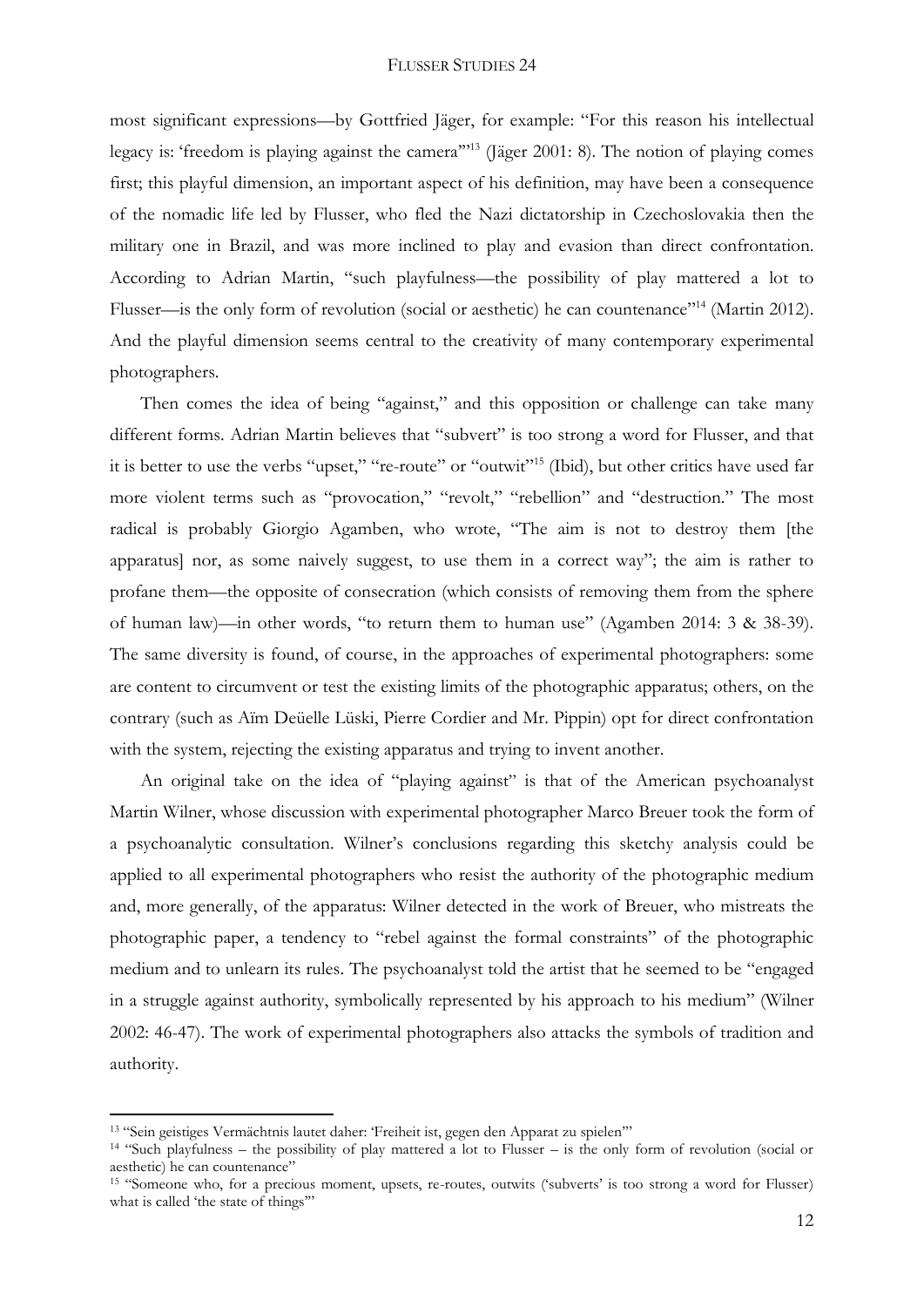This calling into question or "playing against" is therefore manifested as an extension of the canons of photography. It can involve a variation of parameters, as pointed out by photography historian Clément Chéroux (2003: 92) with reference to French physiologist Claude Bernard's definition of scientific experiment: experimental photography "consists, in the purest tradition of Claude Bernard's experimental method, of deliberately varying the conditions of the experiment, namely the parameters of the photographic device, so as to accurately observe the aesthetic consequences of the operation" (Ibid: 97). This was the path followed around 1970 by conceptual photographers such as Ugo Mulas, John Hilliard and Jan Dibbets, who varied the diaphragm, exposure time, focus or luminosity. But experimentation is much more than the variation of the parameters of the photographic device within defined rules; according to Clément Chéroux (quoting Werner Gräff), it is the fact that "the new photographer accepts no restrictive rules" (Ibid: 80). According to Chéroux, Werner Gräff's 1929 book *Here Comes the New Photographer!* is "a counter manual, a wrong-footed primer, the bible of photographic subversion" (Ibid: 81). In 1956, László Moholy-Nagy accentuated this questioning and rejection of norms: "The enemy of photography is convention, the fixed rules of 'how to do'. The salvation of photography comes from the experiment. The experimenter has no preconceived ideas about photography" (Ibid: 84).

Experimental photography, therefore, can include spoiled photographs and photographic errors, but subversion cannot be reduced to a more or less deliberate mistake. It can also include "poor" photography—*foto povera*. As Roberta Valtorta says, "Experimental photographers also reject the Robert Filliou-style 'well done' principle, they do the opposite of what the technical manuals say, like Paolo Gioli with his Polaroids," <sup>17</sup> but again, subversion cannot be limited to the practice of simple techniques. Experimental photography can also comprise the use of chance in photography, but once again, it cannot be reduced to a loss of control on the photographer's part.

Although these various approaches can all come under the aegis of experimental photography as defined here, an ontological investigation of the medium—of photography itself—is at the heart of this questioning, going beyond and transcending approaches based on error, simplicity or chance. Just as twentieth-century painting used abstraction, then movements such as Supports/Surfaces, to explore its very essence, a similar concern lies at the heart of experimental photography. Hubert Damisch pointed this out in 1963: "The prime value of this type of endeavor is to induce a reflection on the nature and function of the photographic image. And, insofar as it successfully eliminates one of the basic elements of the very idea of

**.** 

<sup>17</sup> Interview by the author with Roberta Valtorta on January 5, 2010 in Milan < [http://photographie](http://photographie-experimentale.com/roberta-valtorta-mon-entretien/)[experimentale.com/roberta-valtorta-mon-entretien/](http://photographie-experimentale.com/roberta-valtorta-mon-entretien/) >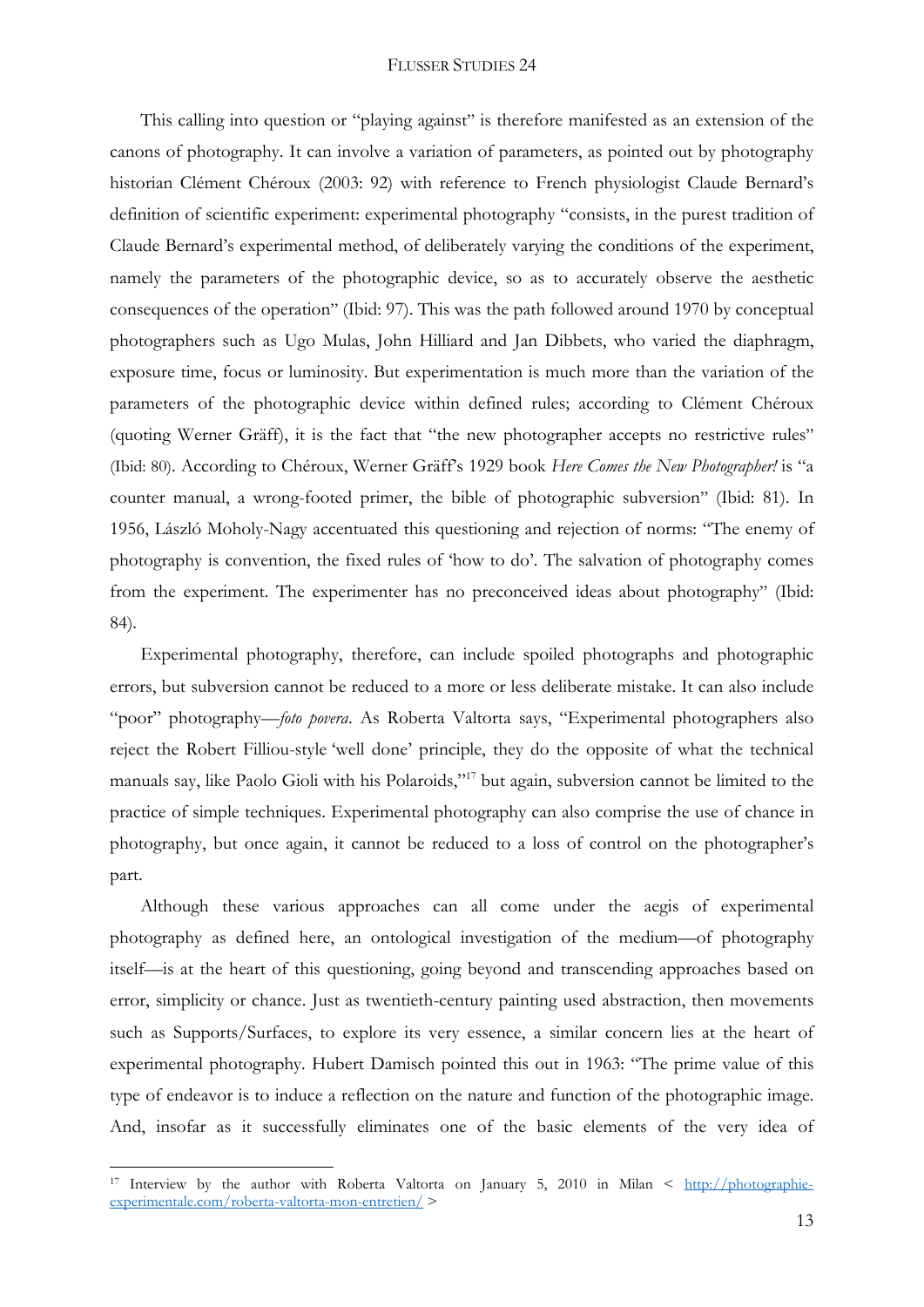'photography', it produced an experimental equivalent of a phenomenological analysis which purports to grasp the essence of the phenomenon under consideration by submitting it to a series of imaginary variations" and, further on, "Photography aspires to *art* each time, in practice, it calls into question its essence and its historical roles" (Damisch 1963: 34 & 37).

This investigation of the medium, as expressed by Ugo Mulas for example in his presentation of the *Verifiche* – "photographs whose subject is photography itself – a means of analyzing the photographic operation to identify its component elements and their own value" (Mulas 2016: 145)—is therefore central to the definition of experimental photography. This approach can be linked to Swiss art historian Victor Stoichita's comment on a seventeenth-century painting by Dutch artist Cornelis Norbertus Gysbrechts<sup>18</sup> that simply represents the back of a painting (**Image 8);** according to Stoichita, who reproduced the painting on the cover of the original French edition of his book, "The object of this painting is the painting as an object" (Stoichita 1999: 364).

Experimental photographs, therefore, do not claim to be true representations of reality, but rather records of the photographic process itself—of the very essence of photography. They may or may not be the fruit of chance, they may or may not restore glory to the image, they may or may not stem from a conceptual approach, they may or may not be described as abstract, they may have been produced with simple apparatus or, on the contrary, with sophisticated machines, and they can be obtained by diverse techniques. The definition of experimental photography can, therefore, not be restricted (as is too often the case) to the use of a particular technique, which does not necessarily call into question the parameters of the photographic apparatus.

It is, of course, important to specify that the photographers I consider experimental do not all define themselves as such: some clearly articulate their intention to subvert the photographic device; others offer little explanation of their practice. Few have read Flusser, and even fewer ever met him (apart from his friends Müller-Pohle and Fontcuberta, the only ones who mentioned him during our interviews were Lüski —see note 8— and Franco Vaccari<sup>19</sup>).

Yet my attempt to define a contemporary experimental trend is not intended to establish the existence of a coherent movement or school. Contemporary experimental photography, unlike the other schools (creative, generative or concrete photography) that may have influenced it, has no master, school, manifesto or capital; it is instead an informal, polymorphous trend with no particular definition or representation, that only emerges through critical analysis. According to

<sup>18</sup> Cornelis Norbertus Gysbrechts, *The Reverse of a Framed Painting*, about 1670-1675, oil on canvas, 66 x 86.5 cm, Copenhagen, Statens Museum for Kunst.

<sup>19</sup> Italian photographer and writer Franco Vaccari met Flusser in Turin on June 19, 1985, during the *Torino Fotografia* festival; he remembers that Flusser was very interested in his ideas on the technological unconscious (Lenot 2014: 70-71).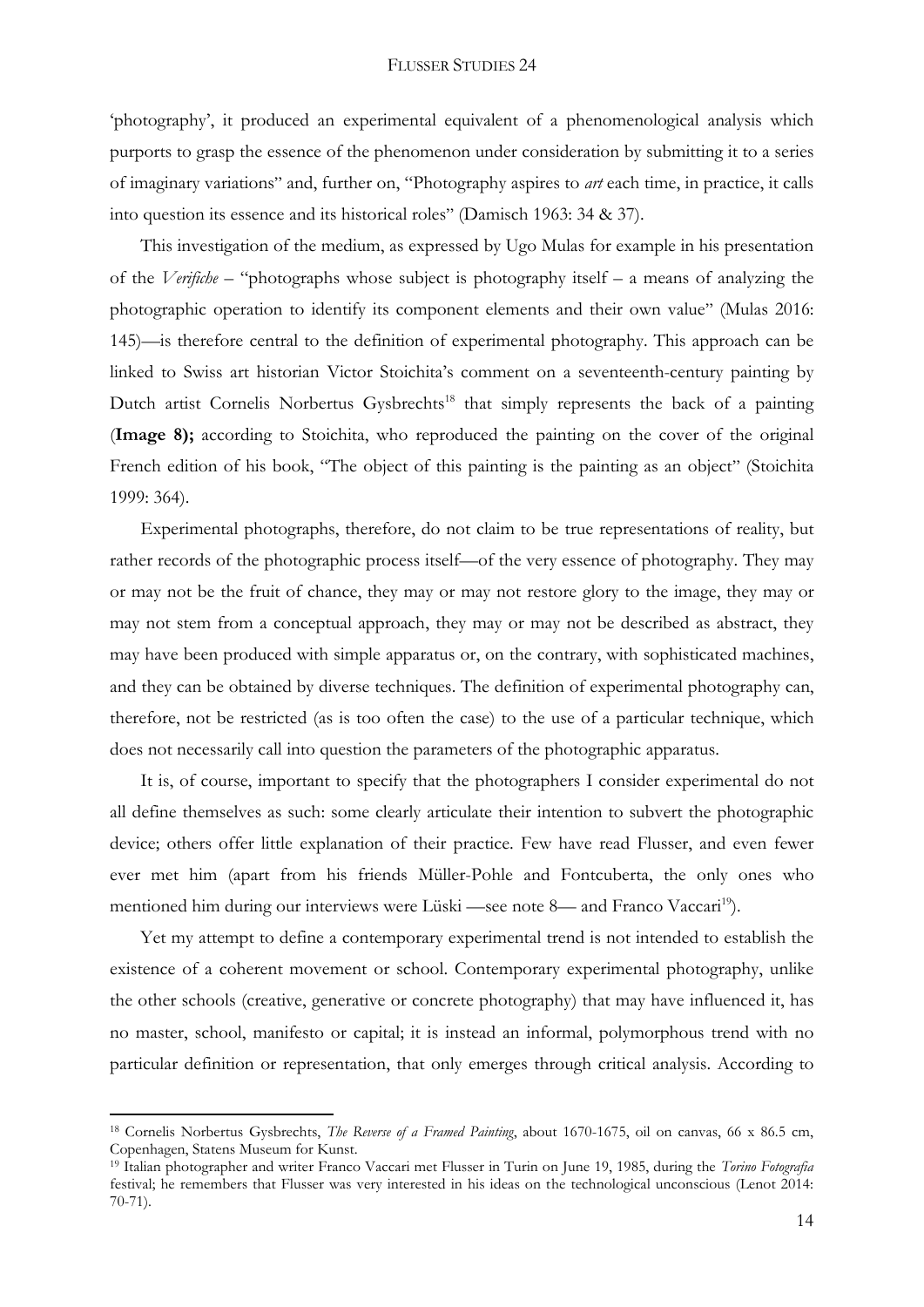art historian Jean-Pierre Montier, "The experimental nature of photography does not belong to a school and does not consist of the attention paid to the medium in itself; it is an artistic ethic and a rule of life" (Montier 2013: 101).

My research (Lenot 2017) focused on about a hundred contemporary photographers, most of whom are European or North American. Around 1970, some conceptual artists, including William Anastasi (from 1967 on), Michael Snow, Ugo Mulas, Jan Dibbets, Timm Rautert and John Hilliard, were the first to question the very principles of photography.

Following in the wake of these pioneers, some contemporary experimental photographers have played with the system, going against the standard rules for the production of photographic images. Some play with light, producing photographs at the limits of visibility—like Adam Fuss who works in the dark, Rossella Bellusci who uses dazzling white, Chris McCaw who shoots into the sun and SMITH who works with a thermal camera. Others practice slow photography, freeing themselves from the obligation of immediacy and introducing a temporal dimension: film-strip style images by Patrick Bailly-Maître-Grand and Paolo Gioli; frozen images by Estefanía Peñafiel Loaiza; ultra-long exposure photographs by Michael Wesely. Many photographers undo the image by playing with chemistry in various ways, the most original of which are probably the oxidations by Nino Migliori and the Polaroid manipulations by Ellen Carey and James Welling. Finally, some artists explore the negative (Gábor Ösz) and play with the printing process, using a wide range of supports (grass in the case of Ackroyd & Harvey, for example) or deliberately not fixing the image (Thu Van Tran and Indira Tatiana Cruz). In all (or almost all) these cases one might wonder, "Is this still photography? When Dennis Oppenheim gets sunburned, when Richard Conte sun-prints a drawing on an apple, is it still photography? Can it be defined by its limits, by what it includes and what it excludes?"

Other experimental photographers disregard the camera, using rudimentary devices (Bernard Plossu), building their own cameras (Miroslav Tichý, Roger Newton) and deconstructing or even destroying them (Mr. Pippin). Several others do without a lens and produce *camera obscura* style photographs (Paolo Gioli, Gábor Ösz, Vera Lutter, Mr. Pippin and many more). Aïm Deüelle Lüski goes so far as to practice a "horizontal photography" in which the support is no longer perpendicular to the light and the photographer's relation to the subject is therefore radically altered.

Some photographers do away with the camera altogether, playing directly with photosensitive surfaces and producing photograms. Among them are the British photographers Garry Fabian Miller and Adam Fuss, photographers of the German school led by Floris Neusüss, French photographers including Pierre Savatier and Henri Foucault, and Americans such as Michael Flomen, Walead Beshty and James Welling. Others, such as Silvio Wolf, Denis Bernard and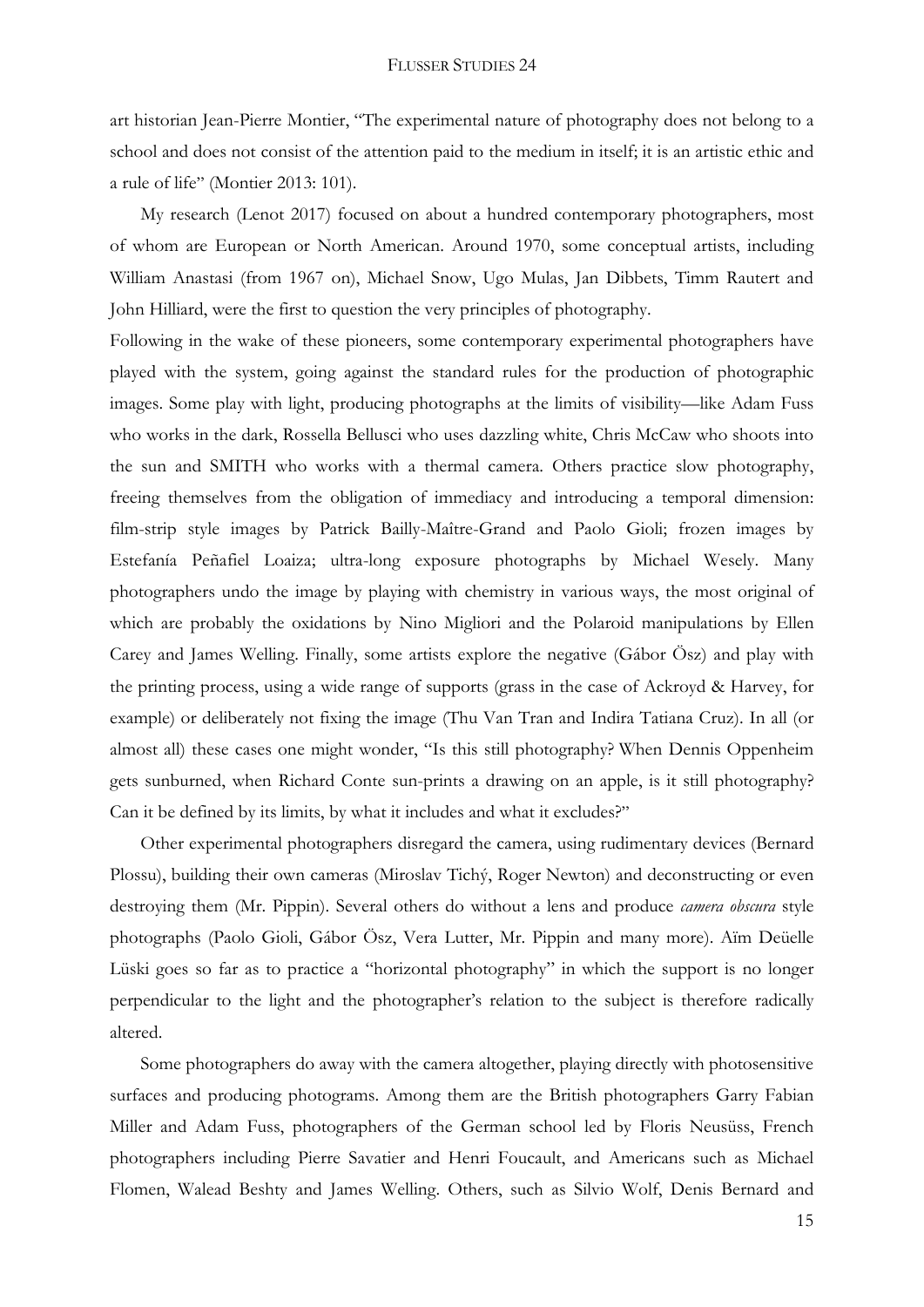Juliana Borinski, play with the photographic material itself; Pierre Cordier produces chemigrams, and Alison Rossiter works with long-expired papers.

Finally, other experimental photographers foil the camera by shifting the photographer's position. Some engage the photographer's body in the photographic act: Ignaz Cassar appears as a white shadow in the image; Jean-François Lecourt and Thomas Bachler play the role of shutter release by shooting a gun at a closed photographic box (a *camera obscura*), creating an orifice through which light enters; Morgane Adawi imprints her own body. Elsewhere, a bodily cavity becomes a photographic chamber inside which a sensitive surface is printed with an image of the exterior: Lindsay Seers's or Ann Hamilton's mouth, Paolo Gioli's fist, the vagina of a transgender American photographer who now wishes to remain anonymous. Another way of shifting the photographer is to do without him or her, allowing chance to take the photographs instead (Noël Dolla, Andreas Müller-Pohle), or to set up a system allowing visitors to an exhibition to take the photographs themselves, in which case the artist's role is to prescribe, encourage and program rather than actually photograph (Franco Vaccari).

These experimental practices are both diverse and homogeneous. Each artist practices a different protocol and technique, but all question the standard parameters of the photographic apparatus. They thereby assert their creativity and freedom, and their desire to play against the apparatus – often humorously. These various photographers do not really constitute an established movement or school—at most, they represent a trend, a moment in time between the decline of analog documentary and the advent of digital photography. At the moment when digital photography took over the task of representing the world, analog photography, relieved of this task, could devote itself to self-reflection, leading it to experiment (just as, in the late nineteenth century, the fact that photography had become easy and instantaneous allowed painting, relieved of the task of representing reality, to question itself and evolve toward cubism and abstraction). Rather than the demise of analog photography, this could be seen as an elegant form of reticence with regard to modernity, an anachronistic way of resisting—or even rethinking and reinventing—the contemporary world in an innovative and inspiring way, true to the tradition of Vilém Flusser.

Translated by Sally Laruelle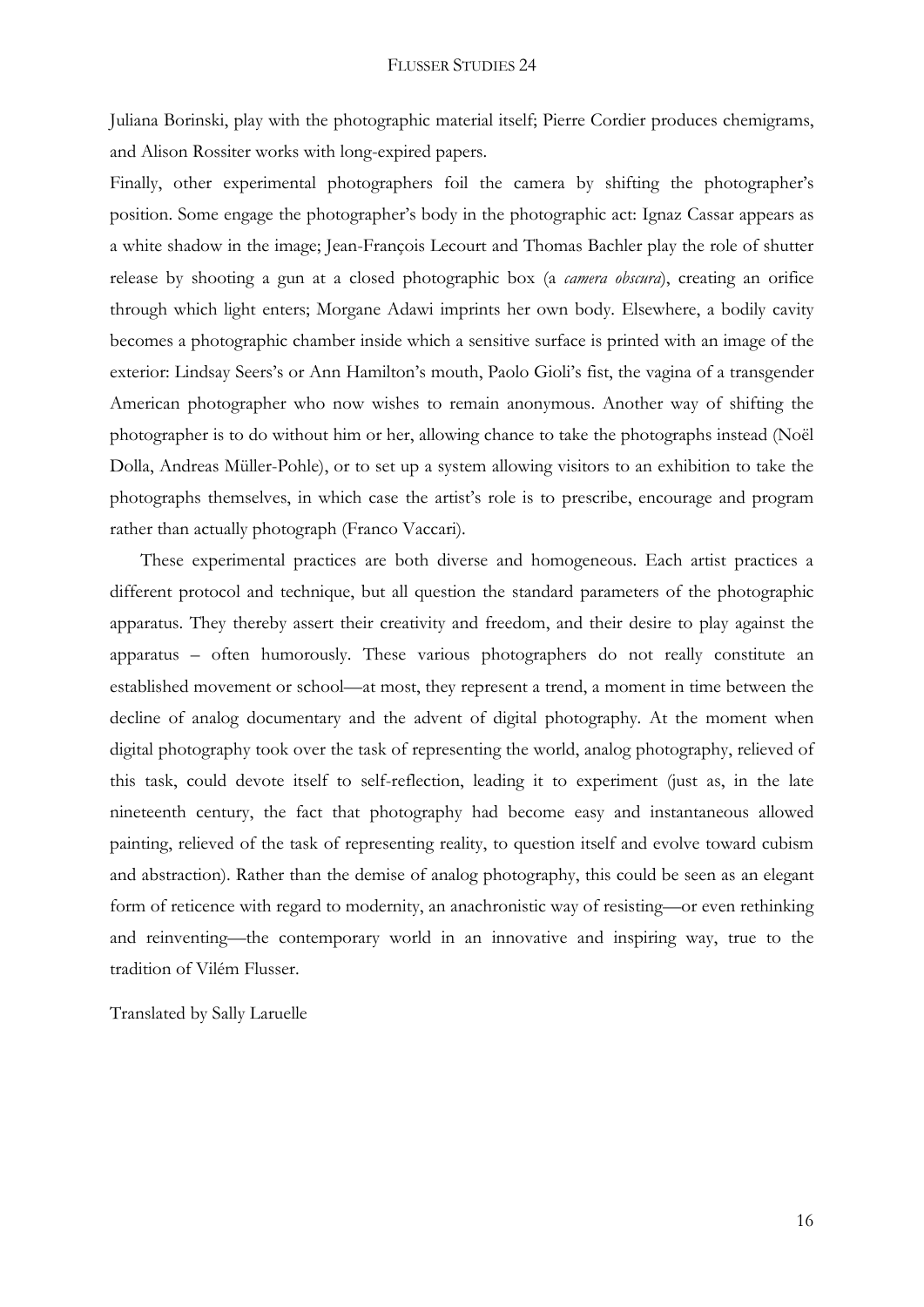### **Bibliography**

- Adorno T. W. (1984) : Les Écarts de Valéry. In : Notes sur la Littérature, Paris, Flammarion [édition originale en allemand 1960, trad. Sybille Muller]
- Agamben G. (2014) : *Qu'est-ce qu'un dispositif ?* Paris, Payot [édition originale en italien 2006, trad. Martin Rueff] von Amelunxen H. (2000) : Afterword. In : Flusser 2000
- Arrouye J. & Guérin M. (dirs.) (2013) : Le photographiable, Aix-en-Provence, Presses Universitaires de Provence
- Chéroux C. (2003) : Fautographie. Petite histoire de l'erreur photographique, Crisnée, Yellow Now Coleman A.D. (1997) : Seems / to Be. In : Müller-Pohle A.: Synopsis, Göttingen, European Photography [http://muellerpohle.net/texts/project-texts/seems-to-be-on-the-photography-](http://muellerpohle.net/texts/project-texts/seems-to-be-on-the-photography-%09of-andreas-mueller-pohle/) of[andreas-mueller-pohle/](http://muellerpohle.net/texts/project-texts/seems-to-be-on-the-photography-%09of-andreas-mueller-pohle/)
- Damish H. (1963): Cinq notes pour une phénoménologie de l'image photographique. In : L'Arc, n°21
- Domerg O. (2010) : photo synthèse d'une photo sensible. In: Denis Bernard, Écarts, éclairs et corps, Martigues / Lyon, Autres et Pareils (n°33-34) / Fage
- Flusser V. (1984a) : La Production Photographique, conférence à l'ENP d'Arles le 23 février 1984 [http://www.flusserstudies.net/sites/www.flusserstudies.net/files/media/attachments/flusser](http://www.flusserstudies.net/sites/www.flusserstudies.net/files/media/attachments/flusser-%09premiere-conference.pdf)[premiere-conference.pdf](http://www.flusserstudies.net/sites/www.flusserstudies.net/files/media/attachments/flusser-%09premiere-conference.pdf)
- Flusser V. (1984b) : La Réception Photographique, conférence à l'ENP d'Arles le 2 avril 1984 [http://www.flusserstudies.net/sites/www.flusserstudies.net/files/media/attachments/flusser](http://www.flusserstudies.net/sites/www.flusserstudies.net/files/media/attachments/flusser-%09troisieme-conference.pdf)[troisieme-conference.pdf](http://www.flusserstudies.net/sites/www.flusserstudies.net/files/media/attachments/flusser-%09troisieme-conference.pdf)
- Flusser V. (1984c) : Photocriticism. In: European Photography, n°17, vol. 5, n°1, p.22-25
- Flusser V. (1985) : Einführung. In : Fontcuberta J., Herbarium, Göttingen, European Photography
- Flusser V. (1988) : Paolo Gioli: Publication. In : European Photography, Göttingen, n. 35, vol 9, p 40-41 <http://www.paologioli.it/download/Flusser.pdf>
- Flusser V. (1998a) : Standpunkte. Texte zur Fotografie, Göttingen, European Photography (Éditions Flusser, vol. VIII)
- Flusser V. (1998b) : Ensaio sobre a Fotografia. Para uma filosofia da técnica, Lisboa, Relógio D'Água [http://www.pucrs.br/famecos/professores/sempe/Vilem\\_Flusser.pdf](http://www.pucrs.br/famecos/professores/sempe/Vilem_Flusser.pdf)
- Flusser V. (1999) : Gestes, Cergy/Paris, Éditions D'ARTS / Éditions HC
- Flusser V. (2000): Towards a Philosophy of Photography, London, Reaktion Books
- Flusser, V. (2004) : Pour une Philosophie de la Photographie, Belval, Circé [édition originale en allemand 1983, trad. Jean Mouchard ; 1ere traduction française en 1996]
- Flusser V. (2006) : Une révolution dans le domaine de l'image. In: La Civilisation des Médias, Belval, Circé
- Flusser V. (2011a): Into the Universe of Technical Images, Minneapolis, University of Minnesota Press [édition originale en allemand 1985; trad. Nancy Ann Roth]
- Flusser V. (2011b): Introduction/Einführung. In: Philosophy of Photography, volume 2 n°2, p.257-259 <http://muellerpohle.net/texts/project-texts/transformance/>
- Flusser V. (2013): Post-history, Minneapolis, Univocal
- Flusser V. (2017)*:* Artforum Essays, Metaflux Publishing [éd. Martha Schwendener].
- Flusser V. & Fontcuberta J. (2012): Correspondance. In: Flusser Studies, n°13 [http://www.flusserstudies.net/sites/www.flusserstudies.net/files/media/attachments/fl](http://www.flusserstudies.net/sites/www.flusserstudies.net/files/media/attachments/fl%09usser-fontcuberta-1984-88.pdf) [usser-fontcuberta-1984-88.pdf](http://www.flusserstudies.net/sites/www.flusserstudies.net/files/media/attachments/fl%09usser-fontcuberta-1984-88.pdf)
- Fontcuberta J. (2005) : Le Baiser de Judas. Photographie et vérité, Arles, Actes Sud [édition originale en espagnol 1997]
- Von Graeve D.: Flusser as an Art Critic. In: Flusser Studies (s.d.) [http://www.flusserstudies.net/sites/www.flusserstudies.net/files/media/attachments/detlev](http://www.flusserstudies.net/sites/www.flusserstudies.net/files/media/attachments/detlev-%09von-greave-flusser-as-art-critic.pdf)[von-greave-flusser-as-art-critic.pdf](http://www.flusserstudies.net/sites/www.flusserstudies.net/files/media/attachments/detlev-%09von-greave-flusser-as-art-critic.pdf)
- Jäger G. (dir.) (2001): Fotografie denken, Über Vilém Flusser's Philosophie der Medienmoderne, Bielefeld, Kerber
- Lenot M. (2014): La photographie comme action, non comme représentation. Entretien avec Franco Vaccari. In : Challine E., Meizel L. & Poivert M (dirs.), L'Expérience Photographique, Paris, Publications de la Sorbonne (Histo.Art n°6), p. 59-73 [https://www.academia.edu/7693963/La\\_photographie\\_comme\\_action\\_non\\_comme\\_repr%C](https://www.academia.edu/7693963/La_photographie_comme_action_non_comme_repr%25C%093%A9sentation_entretien_avec_Franco_Vaccari)